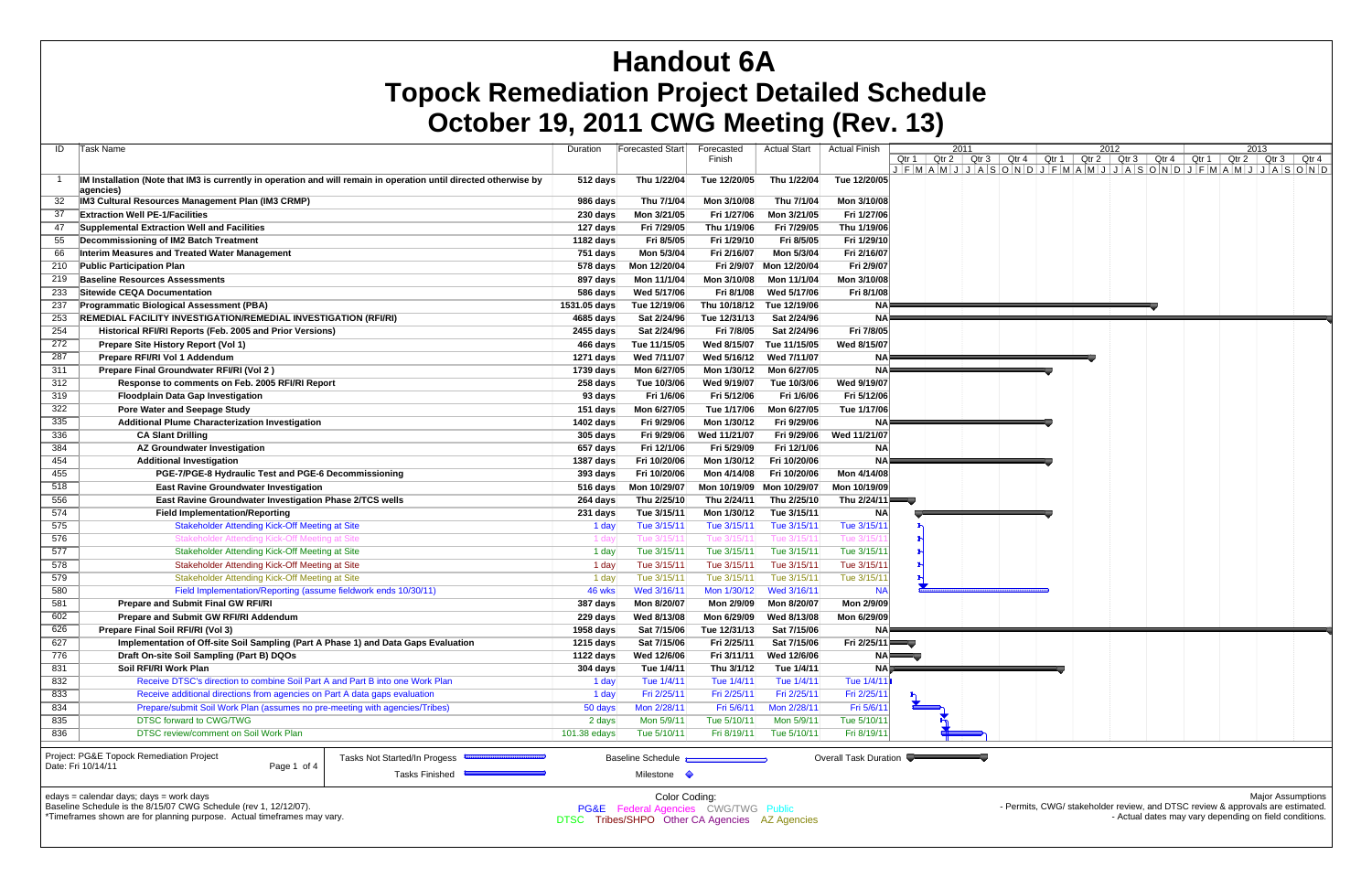| ID   | Task Name                                                                                                                              | Duration     | <b>Forecasted Start</b>                          | Forecasted<br>Finish | <b>Actual Start</b>       | <b>Actual Finish</b>  | 2011<br>Qtr 2   Qtr 3  <br>Qtr 1        |
|------|----------------------------------------------------------------------------------------------------------------------------------------|--------------|--------------------------------------------------|----------------------|---------------------------|-----------------------|-----------------------------------------|
| 837  | DOI review/comment on Soil Work Plan                                                                                                   | 98.38 eday   | Tue 5/10/11                                      | Tue 8/16/11          | Tue 5/10/11               | Tue 8/16/1            | $J$ $F$ $M$ $A$ $M$ $J$ $J$ $A$ $S$ $O$ |
| 838  | CWG/TWG review/comment on Soil Work Plan                                                                                               | 83.38 edays  | Tue 5/10/11                                      | Mon 8/1/11           | Tue 5/10/11               | Mon 8/1/11            |                                         |
| 839  | <b>Tribal Consultation</b>                                                                                                             | 66.38 edays  | Fri 5/27/11                                      | Mon 8/1/11           | Fri 5/27/11               | Mon 8/1/11            |                                         |
| 840  | <b>SHPO Consultation</b>                                                                                                               | 66.38 edays  | Fri 5/27/11                                      | Mon 8/1/11           | Fri 5/27/11               | Mon 8/1/11            |                                         |
| 841  | FMIT comment on DTSC's/DOI's comments                                                                                                  | $0$ days     | Fri 9/9/11                                       | Fri 9/9/11           | Fri 9/9/11                | Fri 9/9/11            | 9/9                                     |
| 842  | FMIT, Hualapai, DTSC and DOI discuss FMIT's comments on Agencies' comments                                                             | 1 day        | Thu 9/15/11                                      | Thu 9/15/11          | Thu 9/15/11               | Thu 9/15/11           |                                         |
| 843  | DTSC respond to FMIT's comment on DTSC's comments                                                                                      | 1 day        | Thu 10/6/11                                      | Thu 10/6/11          | Thu 10/6/11               | Thu 10/6/11           |                                         |
| 844  | DOI respond to FMIT's comment on DOI's comments                                                                                        | 1 day        | Thu 10/6/11                                      | Thu 10/6/11          | Thu 10/6/11               | Thu 10/6/1            |                                         |
| 845  | DTSC provides additional direction to PGE                                                                                              | 1 day        | Fri 10/7/11                                      | Fri 10/7/11          | Fri 10/7/11               | Fri 10/7/11           |                                         |
| 846  | DOI provides additional direction to PG&E                                                                                              | 1 day        | Fri 10/7/11                                      | Fri 10/7/11          | Fri 10/7/11               | Fri 10/7/1            |                                         |
| 847  | Comment resolution                                                                                                                     | 13 wks       | Mon 8/22/11                                      | Fri 11/18/11         | Mon 8/22/11               | <b>NA</b>             |                                         |
| 848  | <b>Response to comments to Tribes</b>                                                                                                  | 1 day        | Fri 12/2/11                                      | Fri 12/2/11          | <b>NA</b>                 | <b>NA</b>             |                                         |
| 849  | Sitewalk to review soil sample locations                                                                                               | $1$ day      | Thu 12/15/11                                     | Thu 12/15/11         | <b>NA</b>                 | <b>NA</b>             |                                         |
| 850  | <b>PG&amp;E submits Revised Work Plan</b>                                                                                              | 8 wks        | Fri 12/16/11                                     | Thu 2/9/12           | <b>NA</b>                 | <b>NA</b>             |                                         |
| 851  | DTSC review/approve Revised Work Plan                                                                                                  | 3 wks        | Fri 2/10/12                                      | Thu 3/1/12           | <b>NA</b>                 | <b>NA</b>             |                                         |
| 852  | DOI review/approve Revised Work Plan                                                                                                   | 3 wks        | Fri 2/10/12                                      | Thu 3/1/12           | <b>NA</b>                 |                       |                                         |
| 853  | Field Implementation/Reporting/Data Gaps Evaluation                                                                                    | 216 days     | Thu 4/12/12                                      | Fri 2/8/13           | <b>NA</b>                 | <b>NA</b>             |                                         |
| 854  | Field mobilization/preparation                                                                                                         | 0 days       | Thu 4/12/12                                      | Thu 4/12/12          | <b>NA</b>                 | <b>NA</b>             |                                         |
| 855  | Stakeholder Attending Kick-Off Meeting at Site*                                                                                        | $0$ days     | Fri 4/13/12                                      | Fri 4/13/12          | <b>NA</b>                 | <b>NA</b>             |                                         |
| 856  | Stakeholder Attending Kick-Off Meeting at Site*                                                                                        | 0 days       | Fri 4/13/12                                      | Fri 4/13/12          | <b>NA</b>                 | <b>NA</b>             |                                         |
| 857  | Stakeholder Attending Kick-Off Meeting at Site*                                                                                        | 0 days       | Fri 4/13/12                                      | Fri 4/13/12          | <b>NA</b>                 | N۵                    |                                         |
| 858  | Stakeholder Attending Kick-Off Meeting at Site*                                                                                        | 0 days       | Fri 4/13/12                                      | Fri 4/13/12          | <b>NA</b>                 | <b>NA</b>             |                                         |
| 859  | Stakeholder Attending Kick-Off Meeting at Site*                                                                                        | 0 days       | Fri 4/13/12                                      | Fri 4/13/12          | <b>NA</b>                 | <b>NA</b>             |                                         |
| 860  | Field Implementation (placeholder, duration will be adjusted after Work Plan approval)                                                 | 16 wks       | Mon 4/16/12                                      | Fri 8/3/12           | <b>NA</b>                 | <b>NA</b>             |                                         |
| 861  | Prepare/submit report (placeholder, duration will be adjusted after Work Plan approval)                                                | 12 wks       | Mon 8/6/12                                       | Fri 10/26/12         | <b>NA</b>                 | <b>NA</b>             |                                         |
| 862  | DTSC submits report to CWG/TWG                                                                                                         | 3 days       | Mon 10/29/12                                     | Wed 10/31/12         | <b>NA</b>                 | <b>NA</b>             |                                         |
| 863  | DTSC review/comment on report and provides direction                                                                                   | 45 edays     | Thu 11/1/12                                      | Sun 12/16/12         | <b>NA</b>                 | <b>NA</b>             |                                         |
| 864  | DOI review/comment on report and provides direction                                                                                    | 45 edays     | Thu 11/1/12                                      | Sun 12/16/12         | <b>NA</b>                 | N۵                    |                                         |
| 865  | CWG/TWG review/comment on report                                                                                                       | 30 edays     | Thu 11/1/12                                      | Sat 12/1/12          | <b>NA</b>                 | <b>NA</b>             |                                         |
| 866  | Tribes review/comment on report                                                                                                        | 30 edays     | Thu 11/1/12                                      | Sat 12/1/12          | <b>NA</b>                 | <b>NA</b>             |                                         |
| 867  | PG&E compiles comments and prepares RTCs (duration to be confirmed after receipt of comments)                                          | 2 wks        | Mon 12/17/12                                     | Fri 12/28/12         | <b>NA</b>                 | <b>NA</b>             |                                         |
| 868  | Meeting to resolve comments                                                                                                            | 1 day        | Mon 12/31/12                                     | Mon 12/31/12         | <b>NA</b>                 | <b>NA</b>             |                                         |
| 869  | <b>Comments Resolution Complete</b>                                                                                                    | $1$ day      | Tue 1/8/13                                       | Tue 1/8/13           | <b>NA</b>                 | <b>NA</b>             |                                         |
| 870  | Prepare/submit Final Report* (with response to comments)                                                                               | 4 wks        | Wed 1/9/13                                       | Tue 2/5/13           | <b>NA</b>                 | <b>NA</b>             |                                         |
| 871  | <b>DTSC forward to CWG/TWG</b>                                                                                                         | 3 days       | Wed 2/6/13                                       | Fri 2/8/13           | <b>NA</b>                 | <b>NA</b>             |                                         |
| 872  | <b>Prepare and Submit Final Soil RFI/RI</b>                                                                                            | 232 days     | Mon 2/11/13                                      | Tue 12/31/13         | <b>NA</b>                 | <b>NA</b>             |                                         |
| 885  | <b>ADEQ Topock Groundwater Study</b>                                                                                                   | 475 days     | Thu 11/18/04                                     | Wed 8/23/06          | Thu 11/18/04              | Wed 8/23/06           |                                         |
| 889  | CORRECTIVE MEASURES/REMEDIAL ALTERNATIVE DEVELOPMENT                                                                                   | 1527 days    | Mon 3/29/04                                      | Thu 12/31/09         | Mon 3/29/04               | <b>NA</b>             |                                         |
| 1037 | <b>CORRECTIVE MEASURE STUDY/FEASIBILITY STUDY (CMS/FS) AND RISK ASSESSMENT</b>                                                         | 3140 days    | Mon 12/16/02                                     |                      | Wed 11/19/14 Mon 12/16/02 | <b>NAF</b>            |                                         |
| 1205 | <b>STATEMENT OF BASIS</b>                                                                                                              | 1385.6 days  | Mon 1/4/10                                       | Tue 4/21/15          | Mon 1/4/10                | <b>NAF</b>            |                                         |
| 1220 | <b>RECORD OF DECISION</b>                                                                                                              | 1486 days    | Fri 12/18/09                                     | Mon 8/24/15          | Fri 12/18/09              | NA                    |                                         |
| 1243 | Section 106 Programmatic Agreement (PA)                                                                                                | 1084.05 days | Fri 10/10/08                                     | Fri 11/30/12         | Fri 10/10/08              | NA                    |                                         |
| 1276 | <b>EIR DOCUMENTATION</b>                                                                                                               | 2537 days    | Thu 9/1/05                                       | Sun 5/3/15           | Thu 9/1/05                | NAF                   |                                         |
| 1362 | <b>DESIGN, PERMITTING, AND CONSTRUCTION OF GROUNDWATER REMEDY</b>                                                                      | 1016.55 days | Mon 1/31/11                                      | Mon 12/22/14         | Mon 1/31/11               | NA                    |                                         |
|      | Project: PG&E Topock Remediation Project<br>Tasks Not Started/In Progess<br>Date: Fri 10/14/11<br>Page 2 of 4<br><b>Tasks Finished</b> |              | <b>Baseline Schedule</b><br>Milestone $\Diamond$ |                      |                           | Overall Task Duration |                                         |

edays = calendar days; days = work days



Major Assumptions

Baseline Schedule is the 8/15/07 CWG Schedule (rev 1, 12/12/07).

\*Timeframes shown are for planning purpose. Actual timeframes may vary.

<sup>-</sup> Permits, CWG/ stakeholder review, and DTSC review & approvals are estimated. - Actual dates may vary depending on field conditions.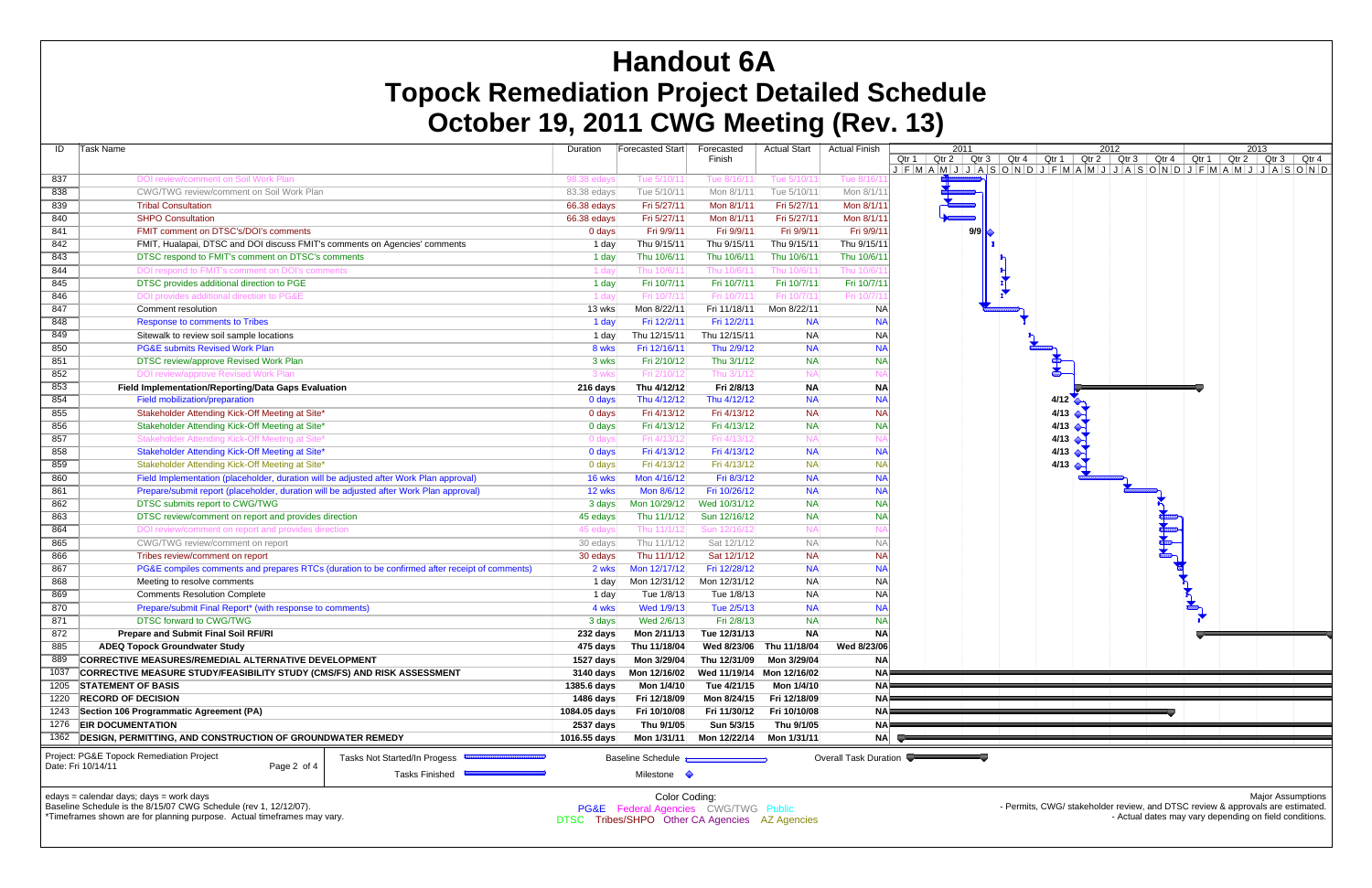| ID                 | Task Name                                                                                        |                                                             | Duration    | Forecasted Start         | Forecasted   | <b>Actual Start</b> | <b>Actual Finish</b>  |              | 2011 |  | 2012 |  | 2013 |                                                                                                                                                                                                                                                |
|--------------------|--------------------------------------------------------------------------------------------------|-------------------------------------------------------------|-------------|--------------------------|--------------|---------------------|-----------------------|--------------|------|--|------|--|------|------------------------------------------------------------------------------------------------------------------------------------------------------------------------------------------------------------------------------------------------|
|                    |                                                                                                  |                                                             |             |                          | Finish       |                     |                       |              |      |  |      |  |      | Qtr 1   Qtr 2   Qtr 3   Qtr 4   Qtr 1   Qtr 2   Qtr 3   Qtr 4   Qtr 1   Qtr 2   Qtr 3   Qtr 4<br>J   F   M   A   M   J   J   A   S   O   N   D   J   F   M   A   M   J   J   A   S   O   N   D   J   F   M   A   M   J   J   A   S   O   N   D |
| 1363               | <b>Corrective Measure Implementation/Remedial Design (CMI/RD) Workplan</b>                       |                                                             | 176 days    | Mon 1/31/11              | Mon 10/3/11  | Mon 1/31/11         | <b>NAI</b>            |              |      |  |      |  |      |                                                                                                                                                                                                                                                |
| 1364               | Receipt of notification of DTSC's selection of the corrective measure                            |                                                             | 1 day       | Mon 1/31/11              | Mon 1/31/11  | Mon 1/31/11         | Mon 1/31/11           | $\mathbf{P}$ |      |  |      |  |      |                                                                                                                                                                                                                                                |
| 1365               | Prepare/submit Draft Workplan                                                                    |                                                             | 90.38 edays | Tue 2/1/11               | Mon 5/2/11   | Tue 2/1/11          | Mon 5/2/11            |              |      |  |      |  |      |                                                                                                                                                                                                                                                |
| 1366               | DTSC forward Draft Workplan to CWG/TWG                                                           |                                                             | 2 days      | Tue 5/3/11               | Wed 5/4/11   | Tue 5/3/11          | Wed 5/4/11            |              |      |  |      |  |      |                                                                                                                                                                                                                                                |
| 1367               | Tribes review of Draft Work Plan                                                                 |                                                             | 37.38 edays | Wed 5/4/11               | Fri 6/10/11  | Wed 5/4/11          | Fri 6/10/11           |              |      |  |      |  |      |                                                                                                                                                                                                                                                |
| 1368               | <b>CWG/TWG review of Draft Workplan</b>                                                          |                                                             | 30.38 edays | Wed 5/4/11               | Fri 6/3/11   | Wed 5/4/11          | Fri 6/3/11            |              | 叶叶片  |  |      |  |      |                                                                                                                                                                                                                                                |
| 1369               | DTSC review/comment on Draft Workplan and provide direction to PG&E                              |                                                             | 44.38 edays | Wed 5/4/11               | Fri 6/17/11  | Wed 5/4/11          | Fri 6/17/11           |              |      |  |      |  |      |                                                                                                                                                                                                                                                |
| 1370               | DOI review/comment on Draft Workplan and provide direction to PG&E                               |                                                             | 30.38 eday  | Wed 5/4/11               | Fri 6/3/11   | Wed 5/4/11          | Fri 6/3/1             |              |      |  |      |  |      |                                                                                                                                                                                                                                                |
| 1371               | Comment resolution                                                                               |                                                             | 70.38 edays | Mon 6/20/11              | Mon 8/29/11  | Mon 6/20/11         | Mon 8/29/11           |              |      |  |      |  |      |                                                                                                                                                                                                                                                |
| 1372               | Prepare/submit Redline Workplan with RTCs                                                        |                                                             | 3 wks       | Tue 8/30/11              | Mon 9/19/11  | Tue 8/30/11         | Mon 9/19/11           |              |      |  |      |  |      |                                                                                                                                                                                                                                                |
| 1373               | <b>DTSC review Final Workplan</b>                                                                |                                                             | 2 wks       | Tue 9/20/11              | Mon 10/3/11  | Tue 9/20/11         | <b>NA</b>             |              |      |  |      |  |      |                                                                                                                                                                                                                                                |
| 1374               | DOI review/approve Final Workplan                                                                |                                                             | 2 wk        | Tue 9/20/1               | Mon 10/3/11  | Tue 9/20/11         |                       |              |      |  |      |  |      |                                                                                                                                                                                                                                                |
| 1375               | Remedial Design (Preliminary, Intermediate, and Final)                                           |                                                             | 314.05 days | Tue 9/20/11              | Fri 11/30/12 | Tue 9/20/11         | <b>NA</b>             |              |      |  |      |  |      |                                                                                                                                                                                                                                                |
| 1376               | <b>Preliminary Design</b>                                                                        |                                                             | 97.05 days  | Tue 9/20/11              | Wed 2/1/12   | Tue 9/20/11         | <b>NA</b>             |              |      |  |      |  |      |                                                                                                                                                                                                                                                |
| 1377               | Prepare/submit Prelim Design Package                                                             |                                                             | 2.05 mons   | Tue 9/20/11              | Fri 11/18/11 | Tue 9/20/11         | <b>NA</b>             |              |      |  |      |  |      |                                                                                                                                                                                                                                                |
| 1378               | <b>DTSC forward to CWG/TWG</b>                                                                   |                                                             | 3 days      | Fri 11/18/11             | Wed 11/23/11 | <b>NA</b>           | <b>NA</b>             |              |      |  |      |  |      |                                                                                                                                                                                                                                                |
| 1379               | CWG/TWG review/comment on Draft Design Package                                                   |                                                             | 55 edays    | Thu 11/24/11             | Wed 1/18/12  | <b>NA</b>           | <b>NA</b>             |              |      |  |      |  |      |                                                                                                                                                                                                                                                |
| 1380               | <b>Tribes consultation</b>                                                                       |                                                             | 55 edays    | Thu 11/24/11             | Wed 1/18/12  | <b>NA</b>           | <b>NA</b>             |              |      |  |      |  |      |                                                                                                                                                                                                                                                |
| 1381               | DTSC review/comment on Draft Design Package                                                      |                                                             | 55 edays    | Thu 11/24/11             | Wed 1/18/12  | <b>NA</b>           | <b>NA</b>             |              |      |  |      |  |      |                                                                                                                                                                                                                                                |
| 1382               | DOI review/comment on Draft Design Package                                                       |                                                             | 55 eday     | Thu 11/24/11             | Wed 1/18/12  | <b>NA</b>           |                       |              |      |  |      |  |      |                                                                                                                                                                                                                                                |
| 1383               | Comments resolution                                                                              |                                                             | 2 wks       | Wed 1/18/12              | Wed 2/1/12   | <b>NA</b>           | <b>NA</b>             |              |      |  |      |  |      |                                                                                                                                                                                                                                                |
| 1384               | <b>Intermediate Design</b>                                                                       |                                                             | 95 days     | Thu 2/2/12               | Thu 6/14/12  | <b>NA</b>           | <b>NA</b>             |              |      |  |      |  |      |                                                                                                                                                                                                                                                |
| 1385               | Prepare/submit Intermediate Design Package (duration to be confirmed after receipt of comments)  |                                                             | 2 mons      | Thu 2/2/12               | Mon 4/2/12   | <b>NA</b>           | <b>NA</b>             |              |      |  |      |  |      |                                                                                                                                                                                                                                                |
| 1386               | <b>DTSC forward to CWG/TWG</b>                                                                   |                                                             | 3 days      | Mon 4/2/12               | Thu 4/5/12   | <b>NA</b>           | <b>NA</b>             |              |      |  |      |  |      |                                                                                                                                                                                                                                                |
| 1387               | CWG/TWG review/comment on Intermediate Design Package                                            |                                                             | 30 edays    | Fri 4/6/12               | Sun 5/6/12   | <b>NA</b>           | <b>NA</b>             |              |      |  |      |  |      |                                                                                                                                                                                                                                                |
| 1388               | <b>Tribes Consultation</b>                                                                       |                                                             | 55 edays    | Fri 4/6/12               | Thu 5/31/12  | <b>NA</b>           | <b>NA</b>             |              |      |  |      |  |      |                                                                                                                                                                                                                                                |
| 1389               | DTSC review/comment on Intermediate Design Package                                               |                                                             | 40 edays    | Fri 4/6/12               | Wed 5/16/12  | <b>NA</b>           | <b>NA</b>             |              |      |  |      |  |      |                                                                                                                                                                                                                                                |
| 1390               | DOI review/comment on Intermediate Design Package                                                |                                                             | 55 eday     | Fri 4/6/12               | Thu 5/31/12  | <b>NA</b>           | -N                    |              |      |  |      |  |      |                                                                                                                                                                                                                                                |
| 1391               | Comments resolution                                                                              |                                                             | 2 wks       | Thu 5/31/12              | Thu 6/14/12  | <b>NA</b>           | <b>NA</b>             |              |      |  |      |  |      |                                                                                                                                                                                                                                                |
| 1392               | Final Design (include plan for decommissioning, removal, and restoration of IM3 facility)        |                                                             | 121 days    | Thu 6/14/12              | Fri 11/30/12 | <b>NA</b>           | <b>NA</b>             |              |      |  |      |  |      |                                                                                                                                                                                                                                                |
| 1393               | Prepare/submit Final Design Package (duration to be confirmed after receipt of comments)         |                                                             | 2 mons      | Thu 6/14/12              | Mon 8/13/12  | <b>NA</b>           | <b>NA</b>             |              |      |  |      |  |      |                                                                                                                                                                                                                                                |
| 1394               | <b>DTSC forward to CWG/TWG</b>                                                                   |                                                             | 3 days      | Mon 8/13/12              | Thu 8/16/12  | <b>NA</b>           | <b>NA</b>             |              |      |  |      |  |      |                                                                                                                                                                                                                                                |
| 1395               | CWG/TWG review/comment on Final Design Package                                                   |                                                             | 30 edays    | Fri 8/17/12              | Sun 9/16/12  | <b>NA</b>           | <b>NA</b>             |              |      |  |      |  |      |                                                                                                                                                                                                                                                |
| 1396               | DTSC review/comment on Final Design Package                                                      |                                                             | 45 edays    | Fri 8/17/12              | Mon 10/1/12  | <b>NA</b>           | <b>NA</b>             |              |      |  |      |  |      |                                                                                                                                                                                                                                                |
| 1397               | <b>Tribal Consultation</b>                                                                       |                                                             | 55 edays    | Fri 8/17/12              | Thu 10/11/12 | <b>NA</b>           | <b>NA</b>             |              |      |  |      |  |      |                                                                                                                                                                                                                                                |
| 1398               | DOI review/comment on Final Design Package                                                       |                                                             |             | Fri 8/17/1               |              |                     |                       |              |      |  |      |  |      |                                                                                                                                                                                                                                                |
| 1399               | Comments resolution                                                                              |                                                             | 2 wksl      | Thu 10/11/12             | Thu 10/25/12 | NA                  | <b>NA</b>             |              |      |  |      |  |      |                                                                                                                                                                                                                                                |
| 1400               | Prepare/submit Revised Final Design Package (duration to be confirmed after receipt of comments) |                                                             | 1 mon       | Thu 10/25/12             | Fri 11/23/12 | <b>NA</b>           | <b>NA</b>             |              |      |  |      |  |      |                                                                                                                                                                                                                                                |
| 1401               | <b>DTSC</b> approves design                                                                      |                                                             | 5 days      | Fri 11/23/12             | Fri 11/30/12 | <b>NA</b>           | <b>NA</b>             |              |      |  |      |  |      |                                                                                                                                                                                                                                                |
| 1402               | DOI approves design                                                                              |                                                             | 5 day       | Fri 11/23/12             | Fri 11/30/12 | <b>NA</b>           |                       |              |      |  |      |  |      |                                                                                                                                                                                                                                                |
| 1403               | <b>Construction/Remedial Action Work Plan</b>                                                    |                                                             | 121.5 days  | Thu 6/14/12              | Fri 11/30/12 | <b>NA</b>           | <b>NA</b>             |              |      |  |      |  |      |                                                                                                                                                                                                                                                |
| 1404               | Prepare/submit Draft Work Plan                                                                   |                                                             | 2 mons      | Thu 6/14/12              | Mon 8/13/12  | <b>NA</b>           | <b>NA</b>             |              |      |  |      |  |      |                                                                                                                                                                                                                                                |
| 1405               | DOI forward to DTSC/CWG/TWG                                                                      |                                                             | 3 days      | Mon 8/13/12              | Thu 8/16/12  | <b>NA</b>           | N.                    |              |      |  |      |  |      |                                                                                                                                                                                                                                                |
| 1406               | CWG/TWG review/comment on Draft Work Plan                                                        |                                                             | 30 edays    | Fri 8/17/12              | Sun 9/16/12  | <b>NA</b>           | <b>NA</b>             |              |      |  |      |  |      |                                                                                                                                                                                                                                                |
|                    |                                                                                                  |                                                             |             |                          |              |                     |                       |              |      |  |      |  |      |                                                                                                                                                                                                                                                |
| Date: Fri 10/14/11 | Project: PG&E Topock Remediation Project<br>Page 3 of 4                                          | Tasks Not Started/In Progess <b>CONSTRUCTER OF STARTING</b> |             | <b>Baseline Schedule</b> |              |                     | Overall Task Duration |              |      |  |      |  |      |                                                                                                                                                                                                                                                |
|                    |                                                                                                  | Tasks Finished                                              |             | Milestone $\Diamond$     |              |                     |                       |              |      |  |      |  |      |                                                                                                                                                                                                                                                |
|                    |                                                                                                  |                                                             |             |                          |              |                     |                       |              |      |  |      |  |      |                                                                                                                                                                                                                                                |

edays = calendar days; days = work days

Baseline Schedule is the 8/15/07 CWG Schedule (rev 1, 12/12/07).

\*Timeframes shown are for planning purpose. Actual timeframes may vary.

Major Assumptions

- Permits, CWG/ stakeholder review, and DTSC review & approvals are estimated. - Actual dates may vary depending on field conditions.